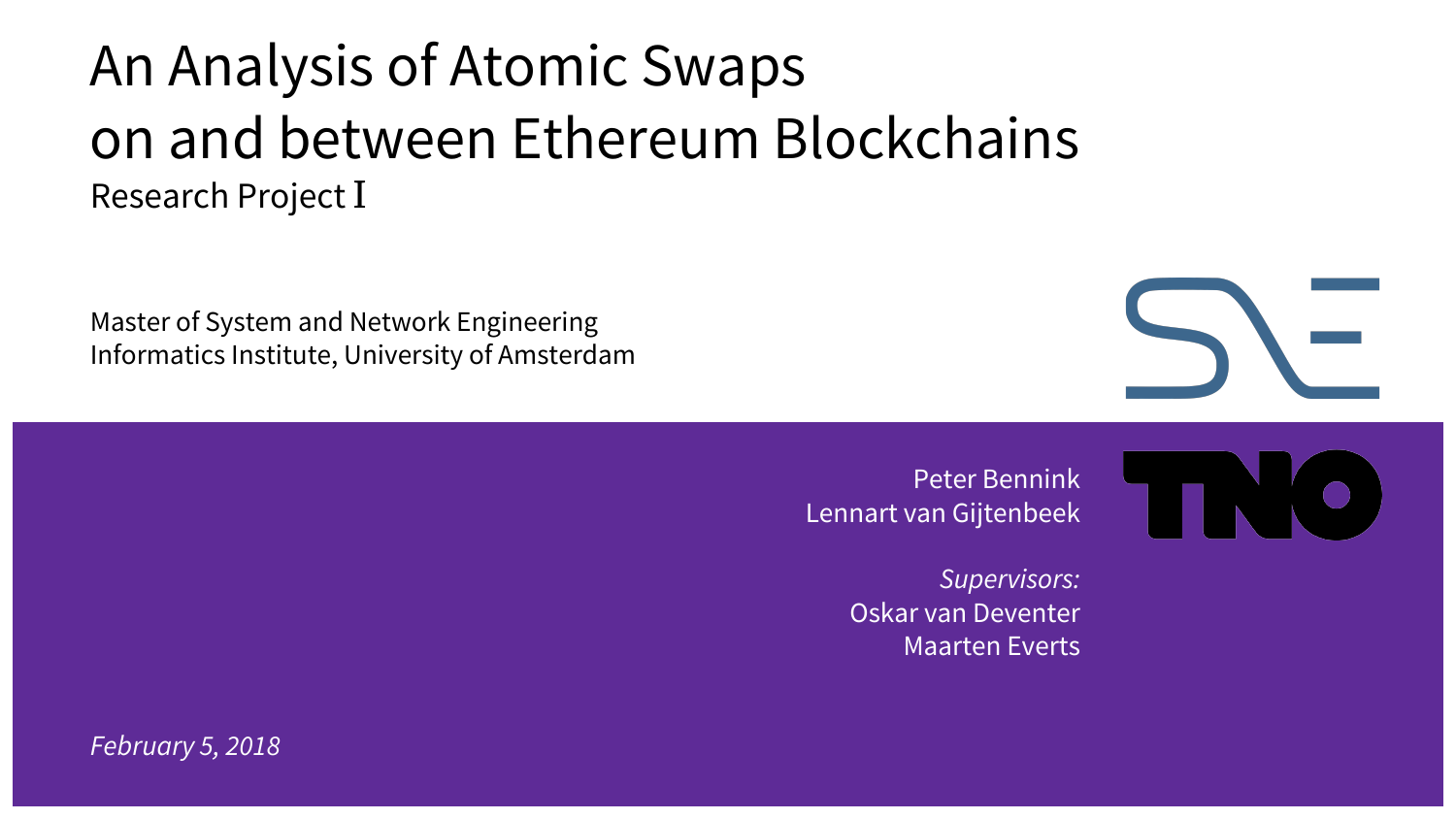# **Centralized cryptocurrency exchanges**

- Transactions via the exchange
- Exchanges hold funds
- SPOF (wallet database)
- Hacks and disappearances
- Untrustworthy trusted third party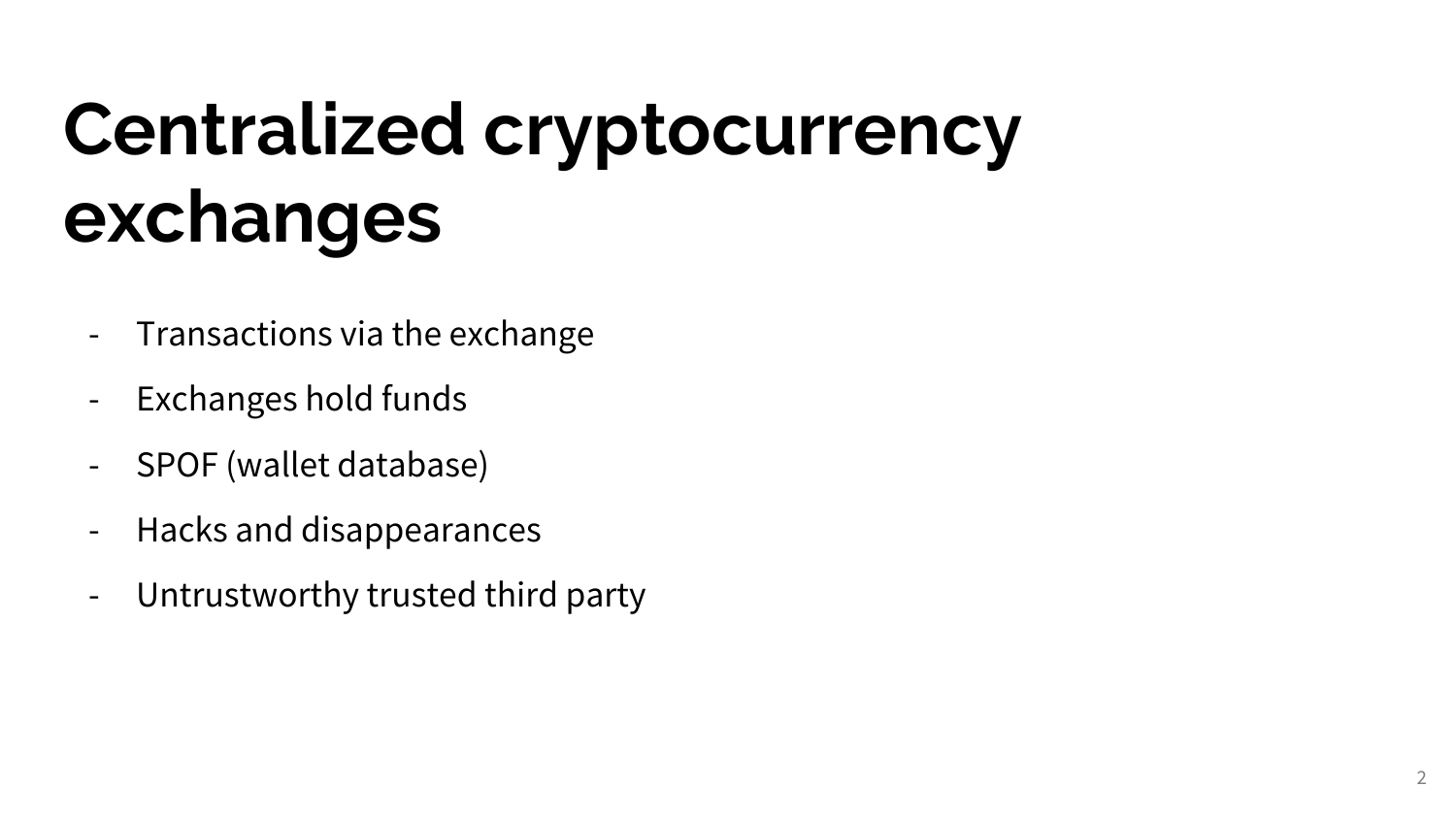# **Atomic swaps**

- More decentralized process
- Less dependence on (centralized) third parties
- Less chance of loss of funds

*"A transaction between two parties that does not depend on a third party, for instance a centralized exchange, and either happens in full, or not at all."*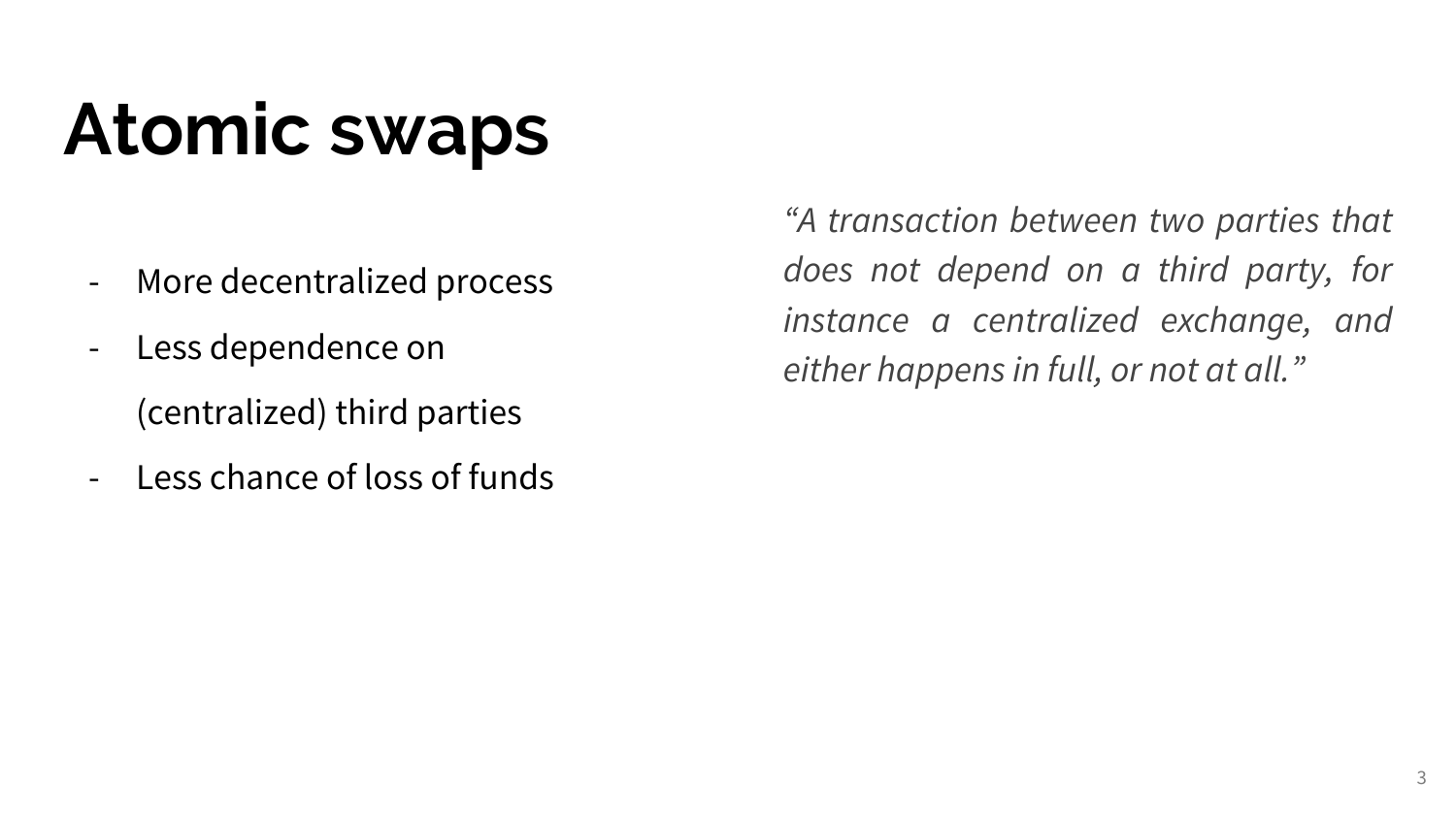*Are there reliable methods for making atomic swaps on and between blockchains?*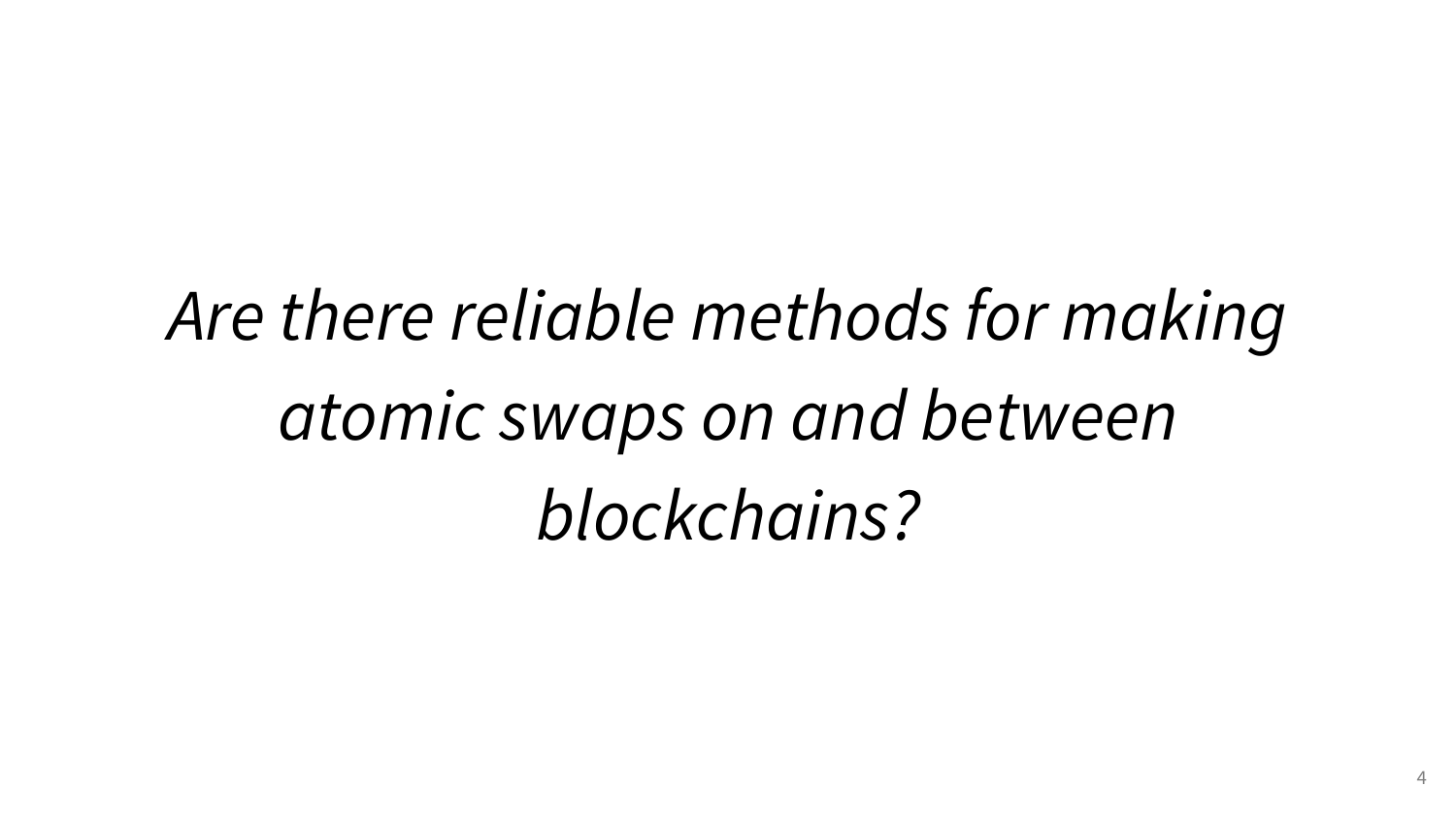### **Ethereum**

- TNO Techruption blockchain
- Ethereum Classic (ETC) & Quorum
- Mining process similar to Bitcoin (PoW)
- Smart contracts

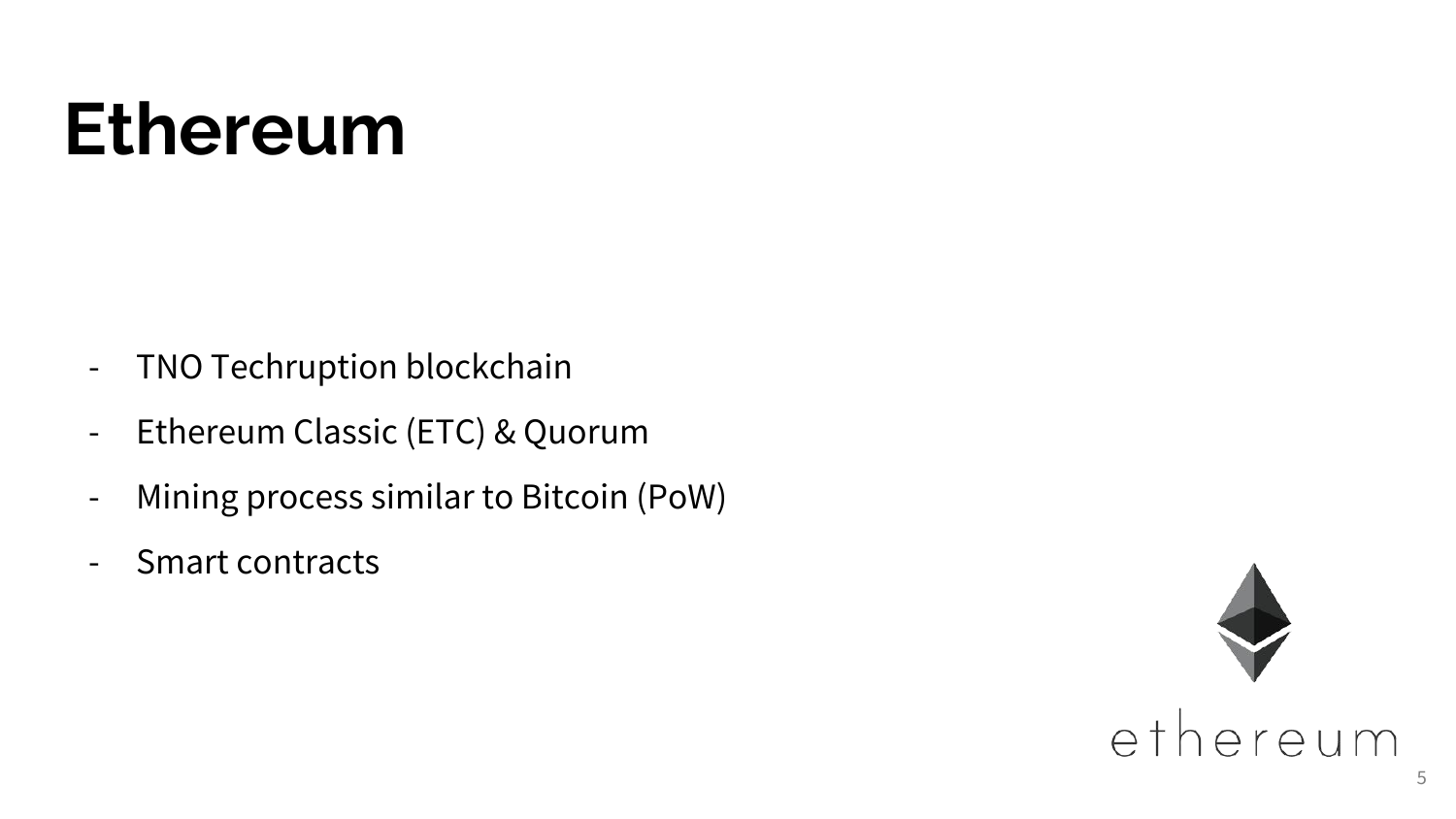### **Smart contracts**

- Programs stored on the blockchain
- Solidity
- Static and open-source code
- Gas costs
- Executed by miners to verify
- Tokens are implemented using smart contracts

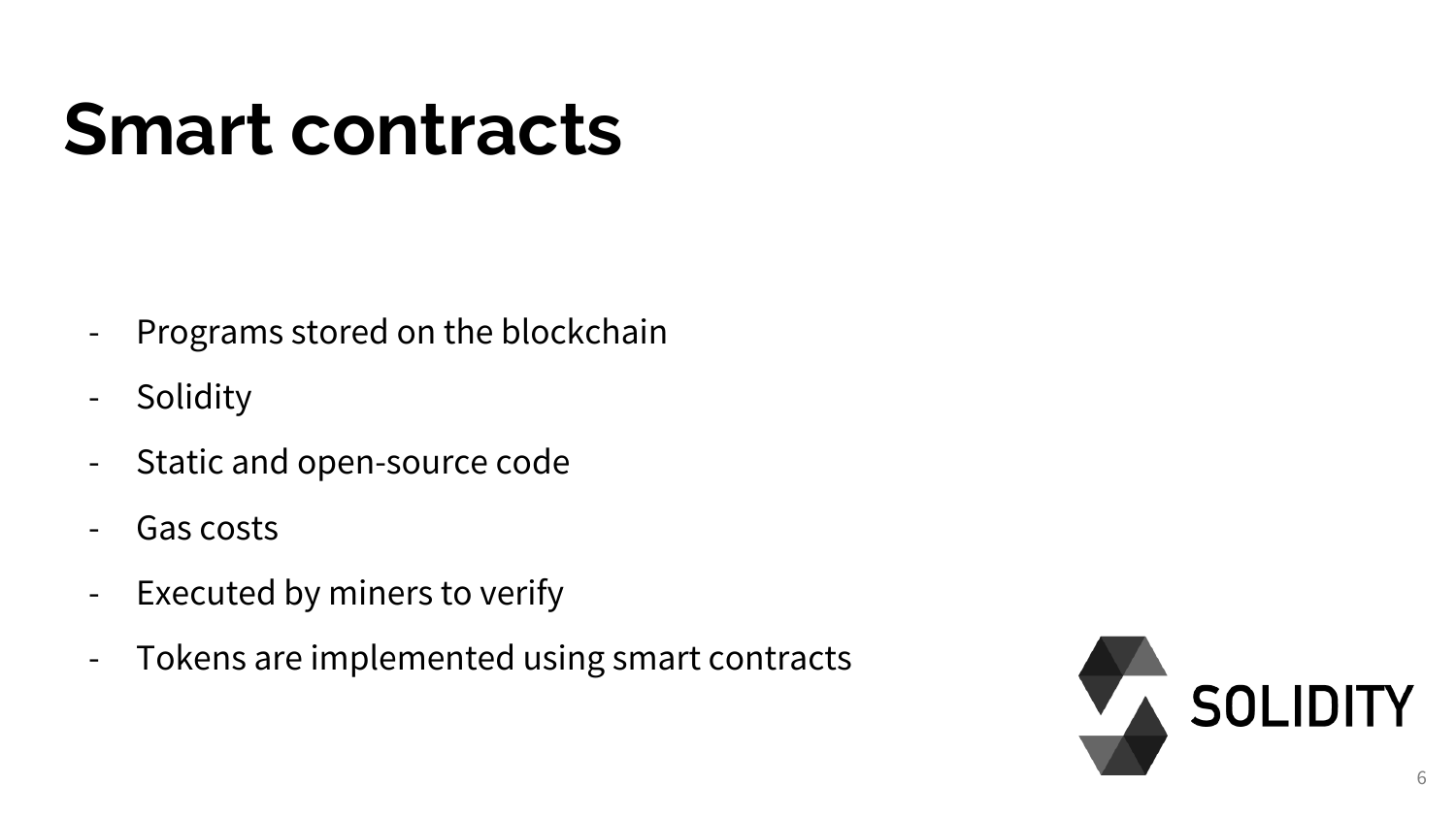# **ERC-20 Token Standard**

- Homogeneity
- Smoother integration with crypto software.
- Requires the implementation of the ERC-20 interface
	- Return total supply
	- Keep track of wallet balances
	- Transfer tokens
	- Allowances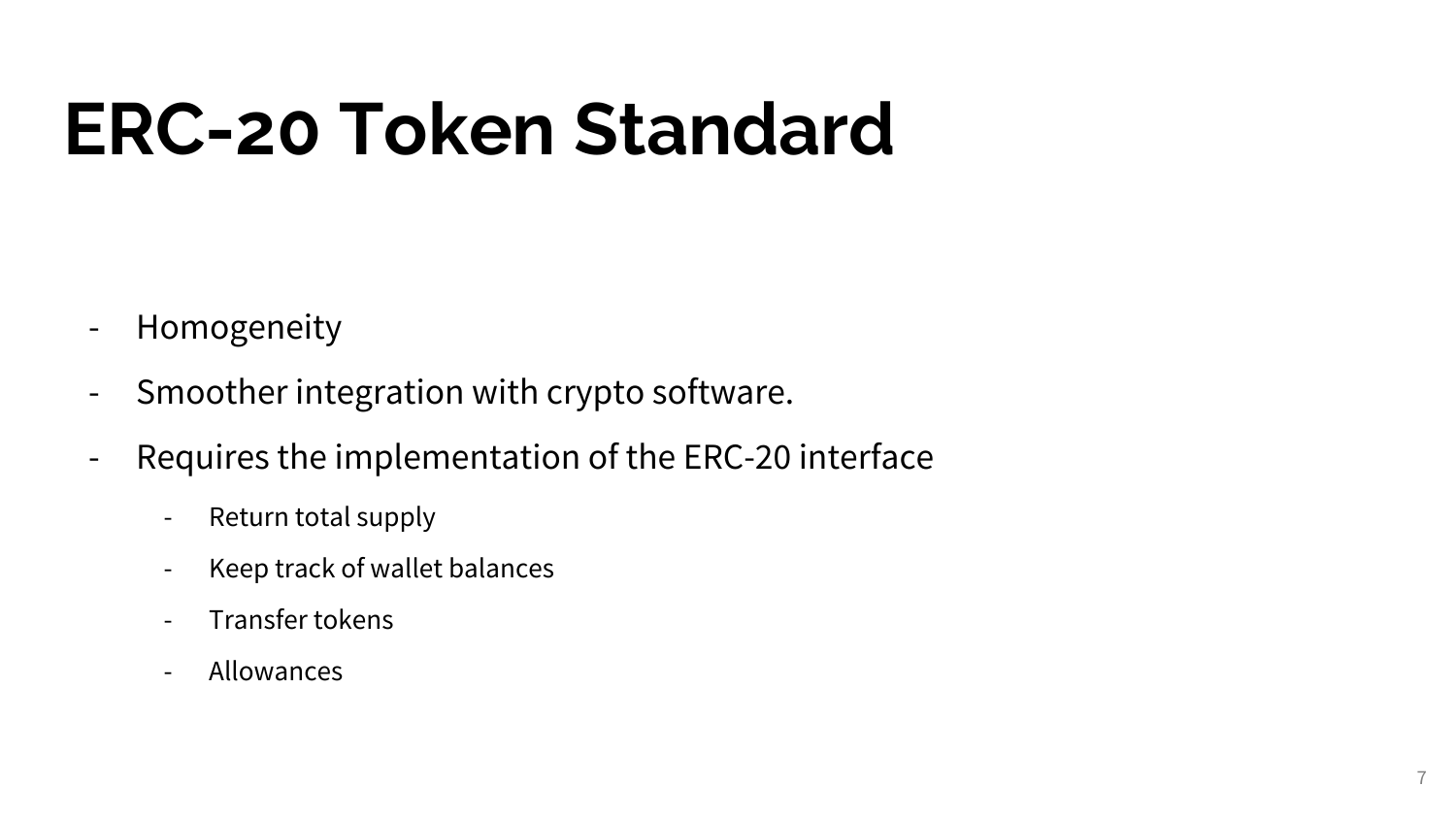# **Types of atomic swaps**



- Single-chain token swaps
- 2. Single-chain coin/token swaps
- 3. Cross-chain coin swaps
- 4. Cross-chain token swaps
- 5. Cross-chain coin/token swaps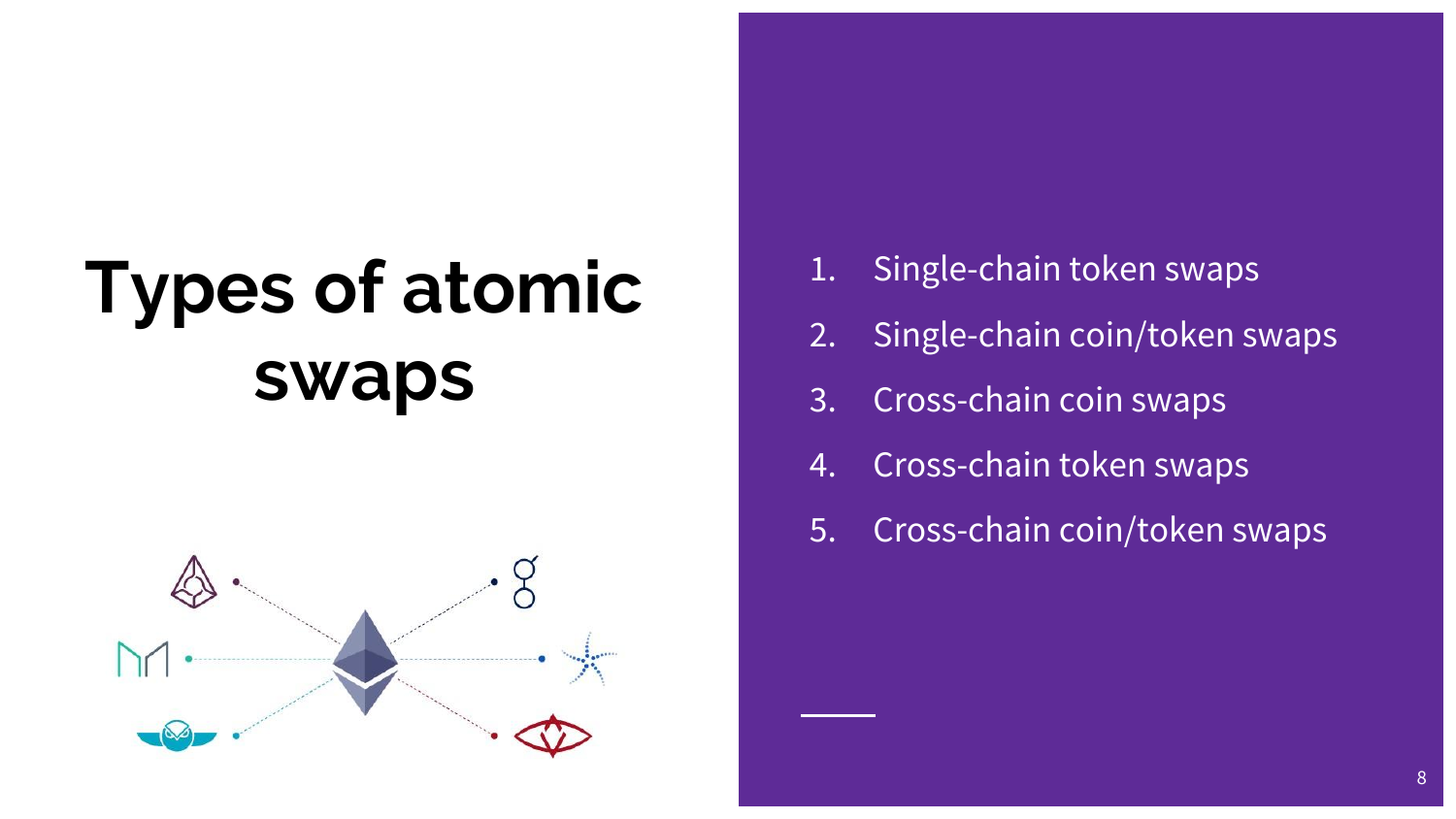### **1. Single-chain token swap**

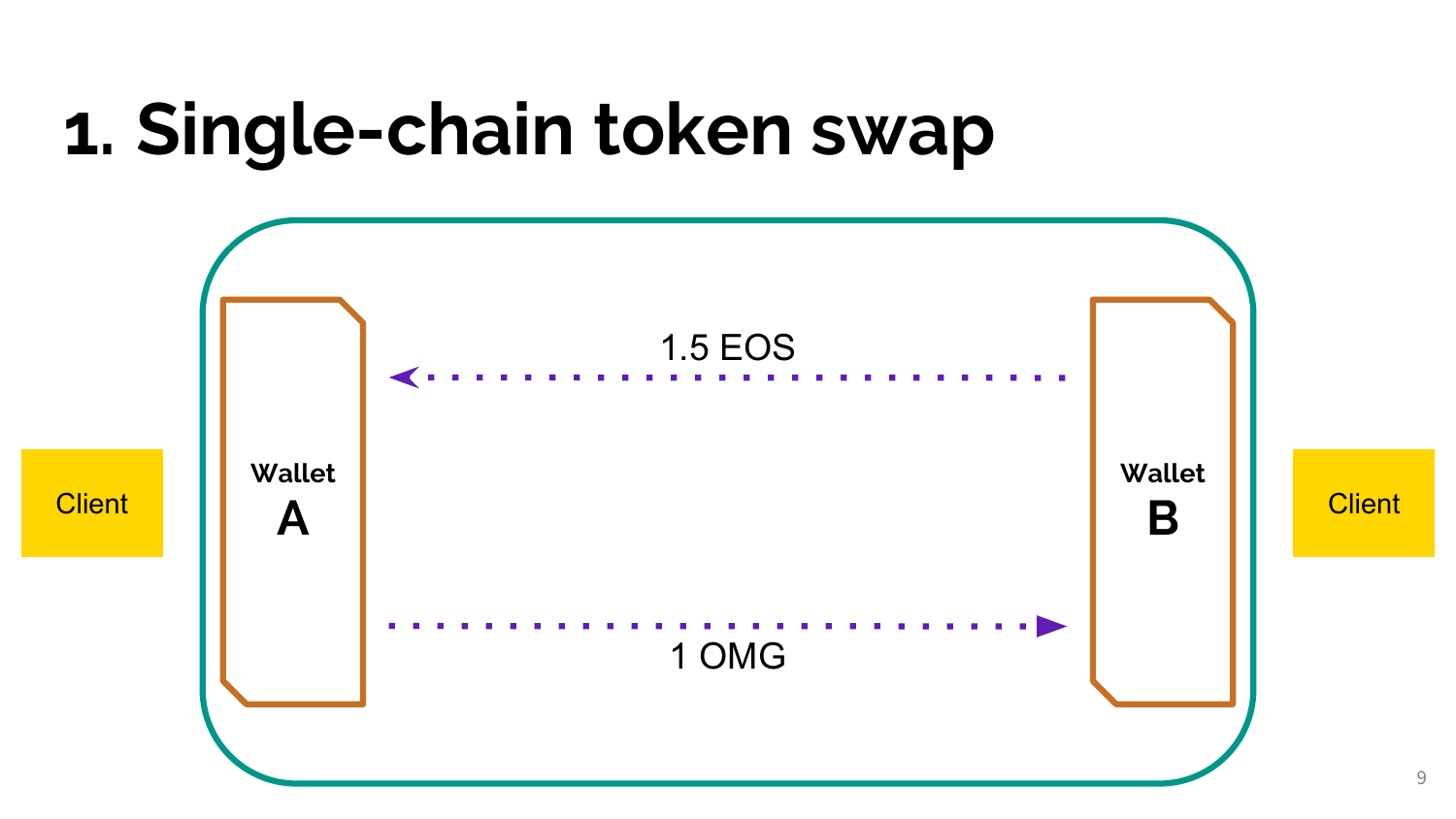### **2. Single-chain token/coin swap**

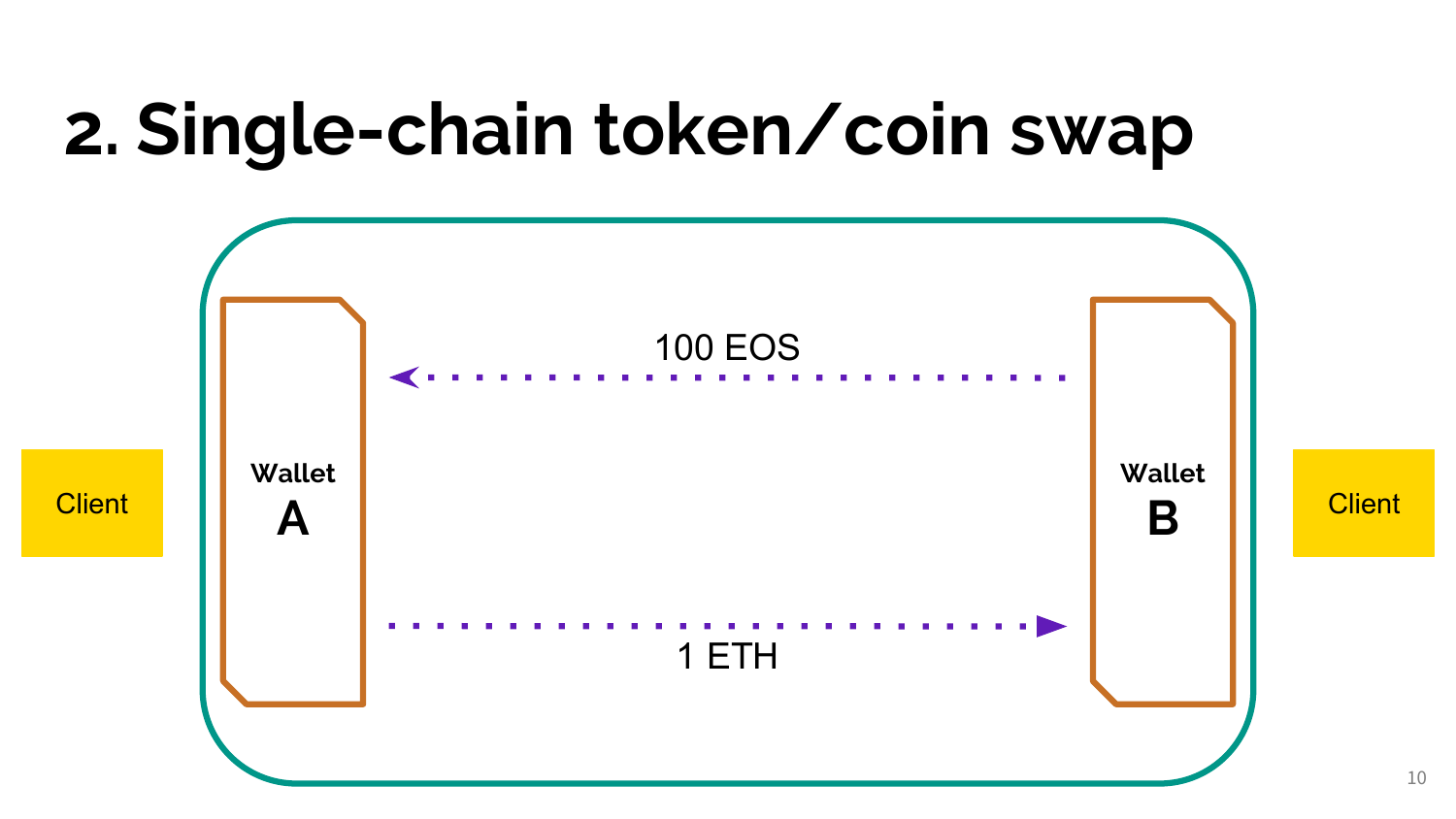### **3. Cross-chain coin swap**

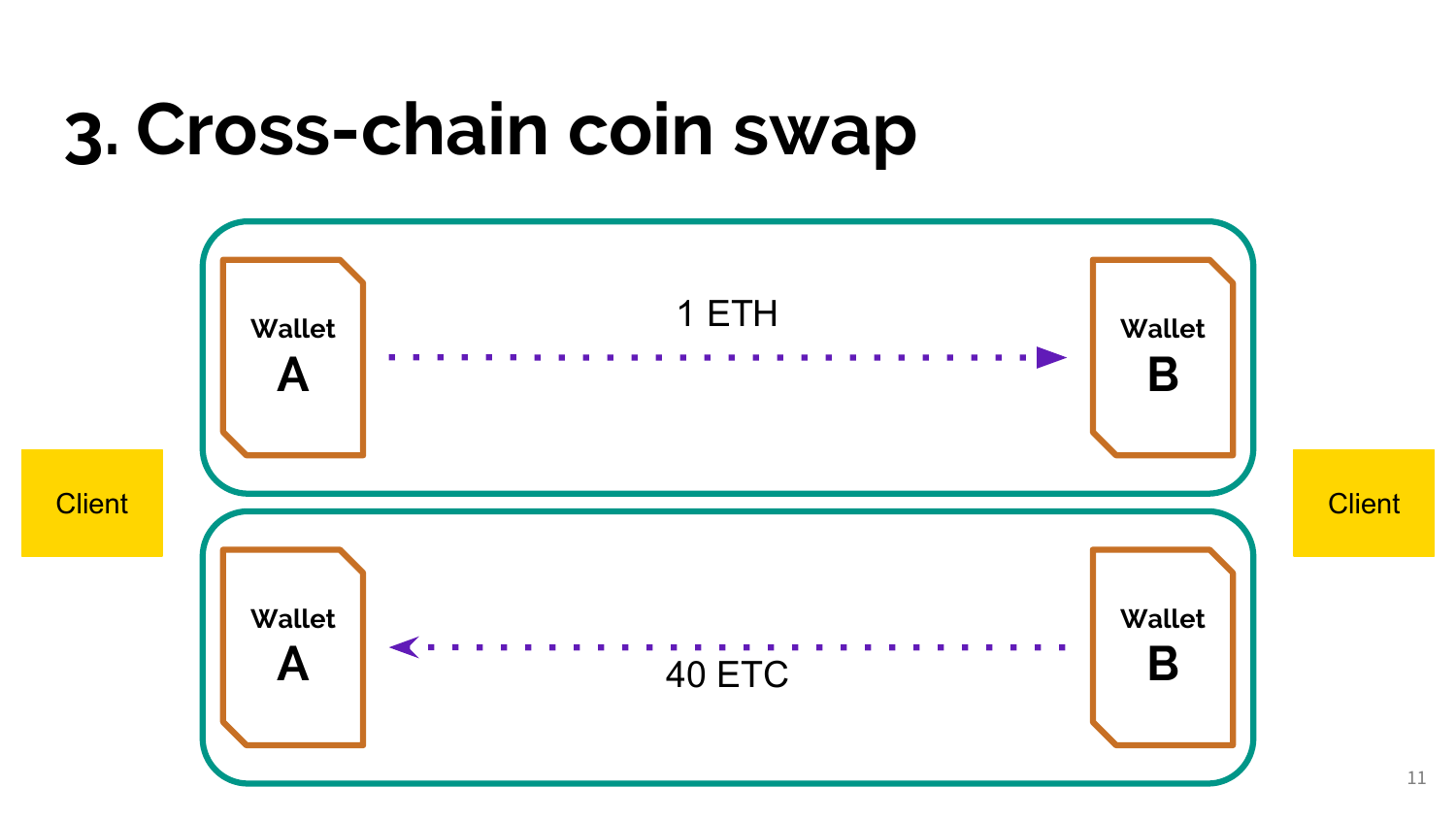### **4. Cross-chain token swap**

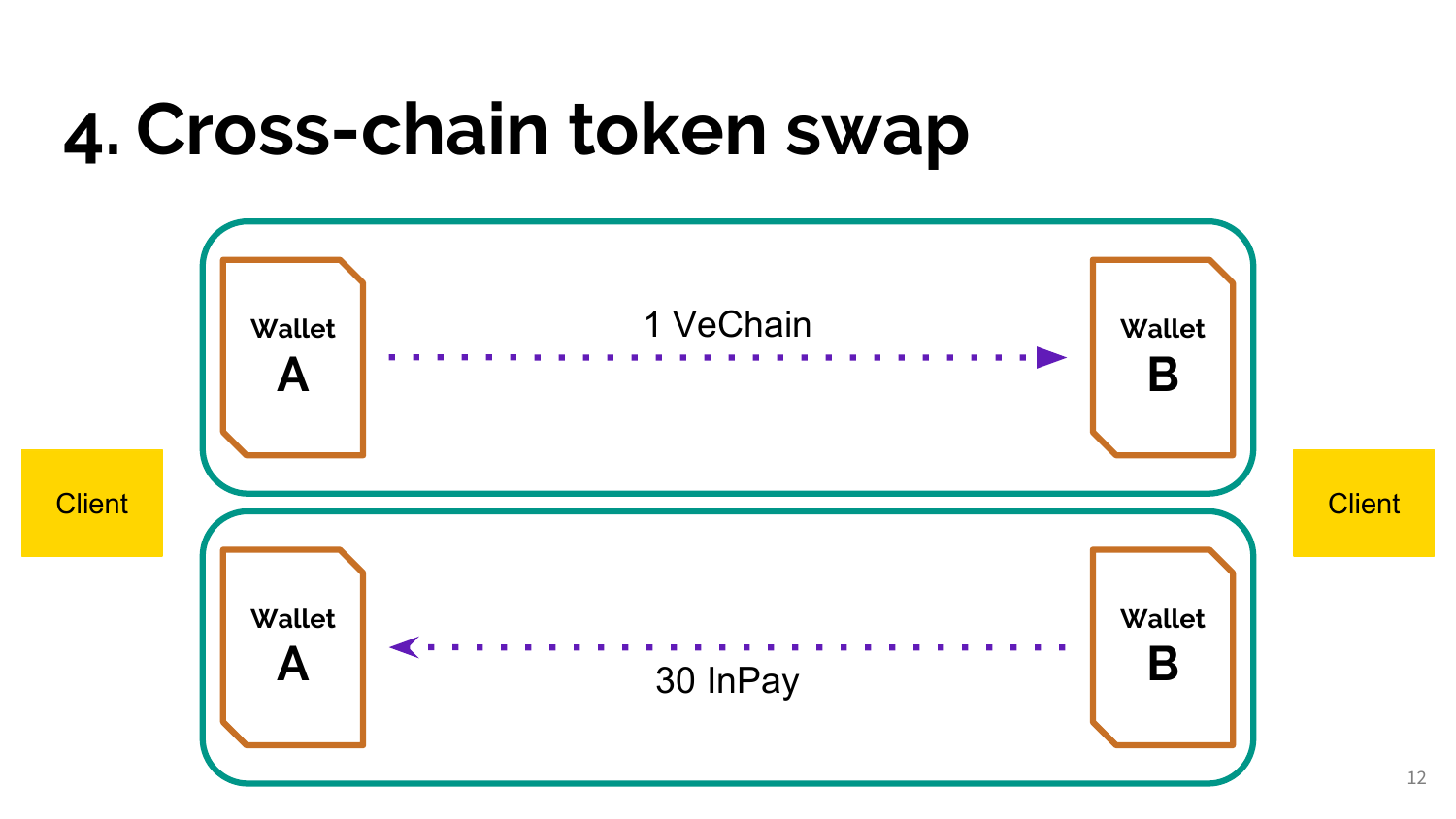### **5. Cross-chain token/coin swap**

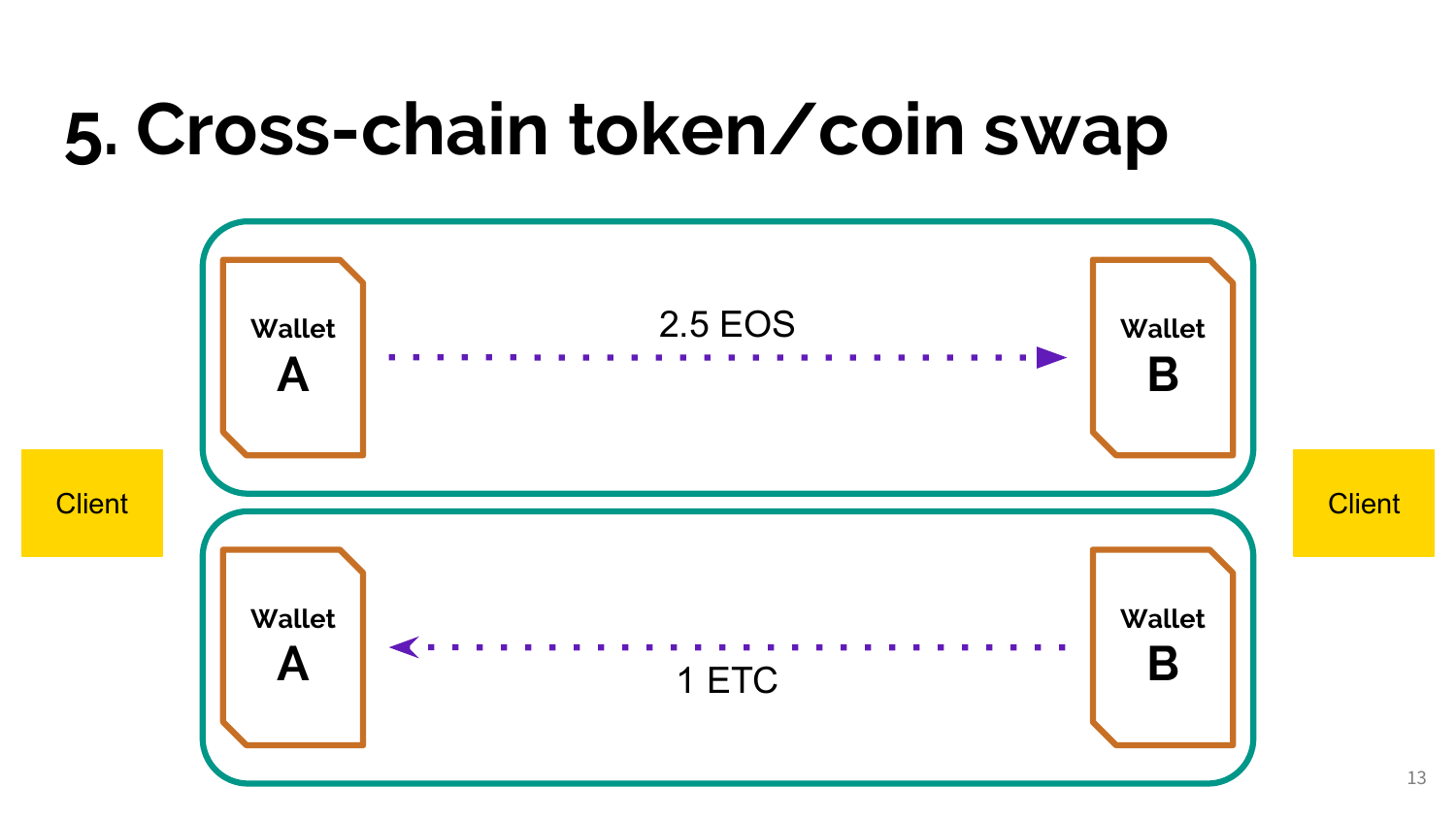# **Types of atomic swaps**



- 1. Single-chain token swaps
- 2. Single-chain coin/token swaps
- 3. Cross-chain coin swaps
- 4. Cross-chain token swaps
- 5. Cross-chain coin/token swaps
- *6. Single-chain coin swaps*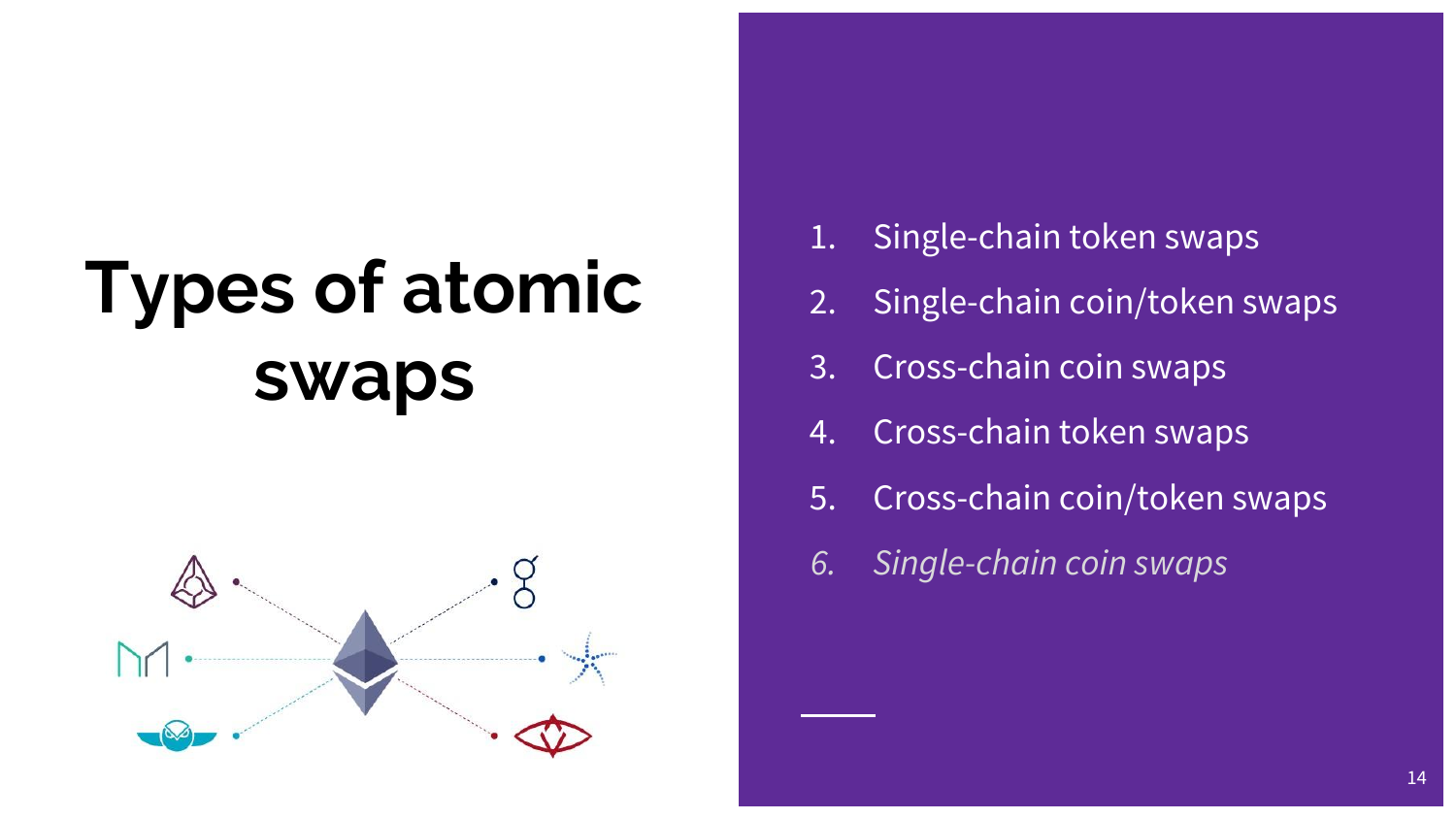# **Design & implementation**

- Single usage swap contracts
- Transaction via the contract
- Rinkeby & Ropsten test networks
- Hashed TimeLocked Contract (HTLC)
- Compatible with all ERC-20 tokens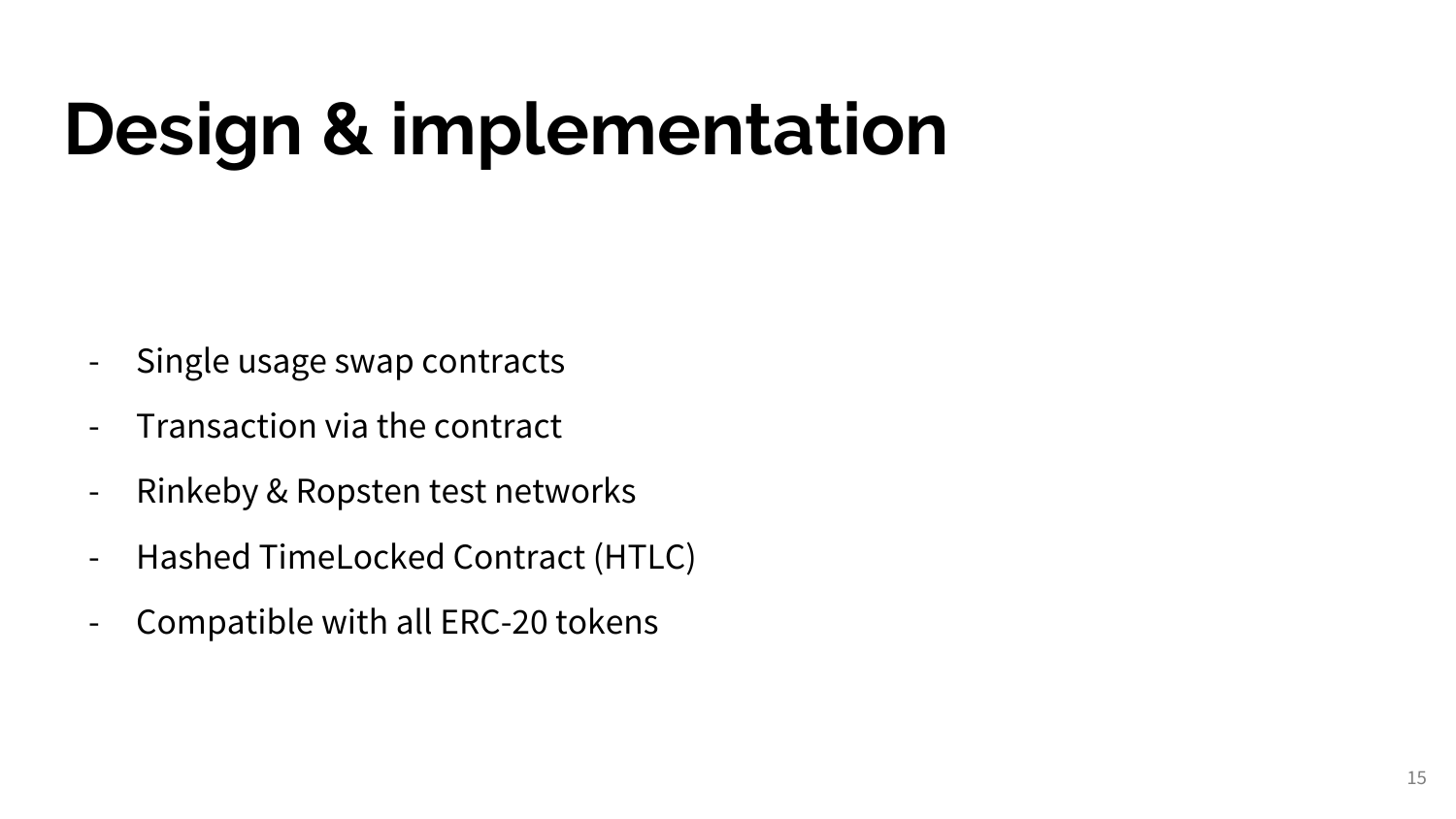### **Cross-chain coin swap**

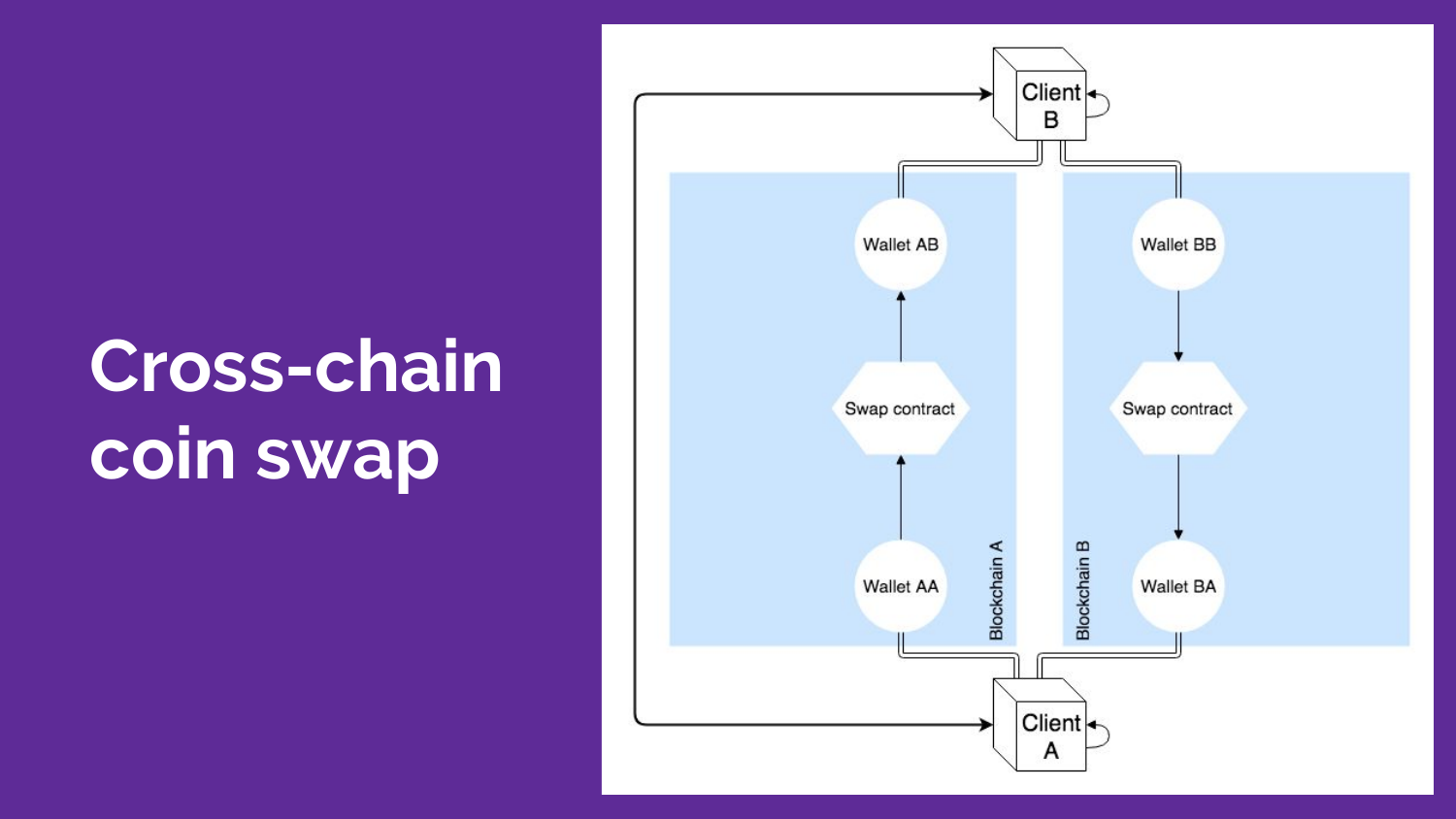# **Why is this atomic?**

- If client A does not claim their funds, client B cannot either
- If client A claims, they reveal the secret to client B, who can then can also claim their funds

}

```
function claim(string secret) public returns (bool) {
if (hashed secret == sha256( secret) &8 now < timeOut){
      selfdestruct(clientB);
 } else {
      return false;
 }
```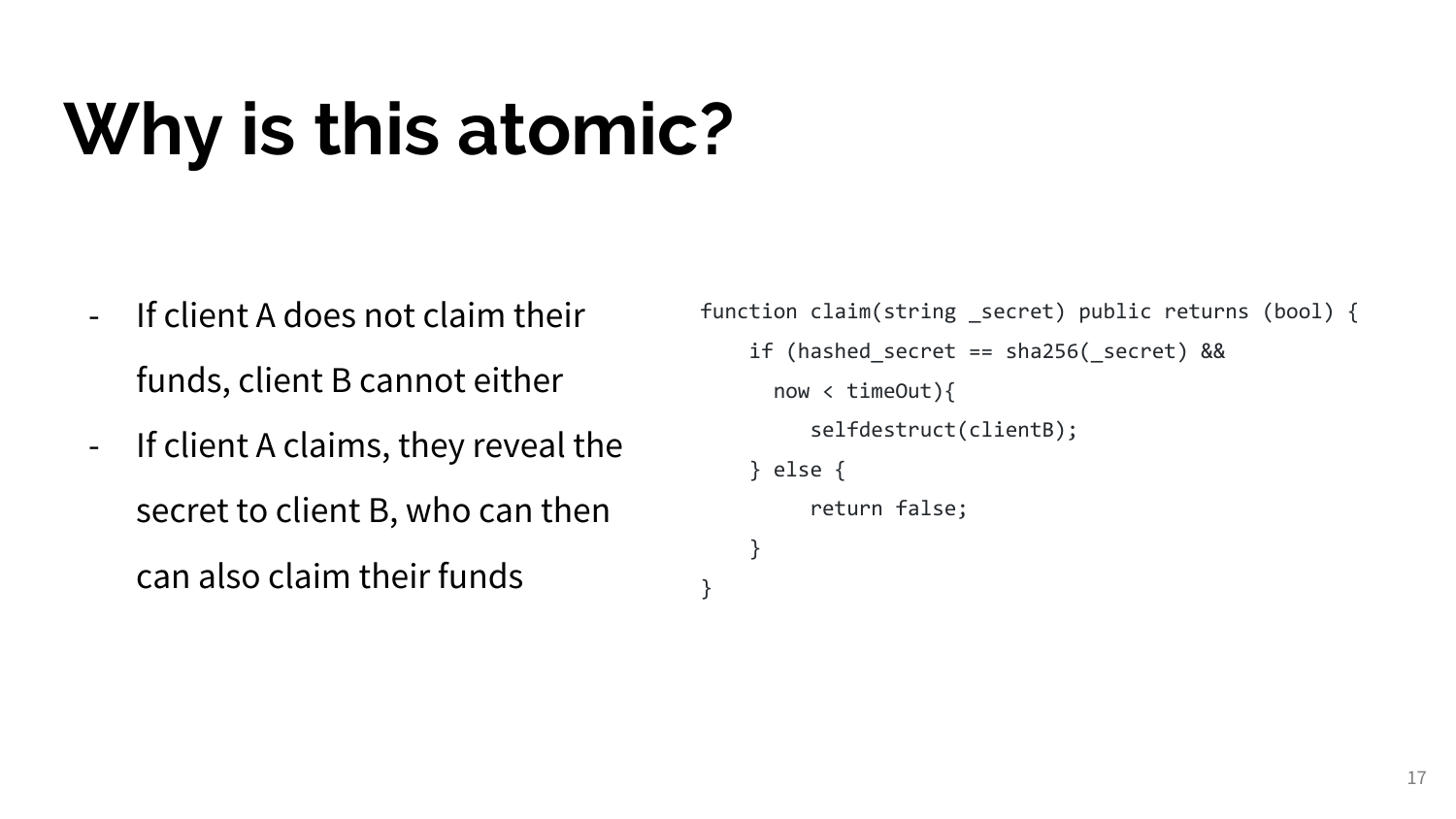# **Single-chain token swap**

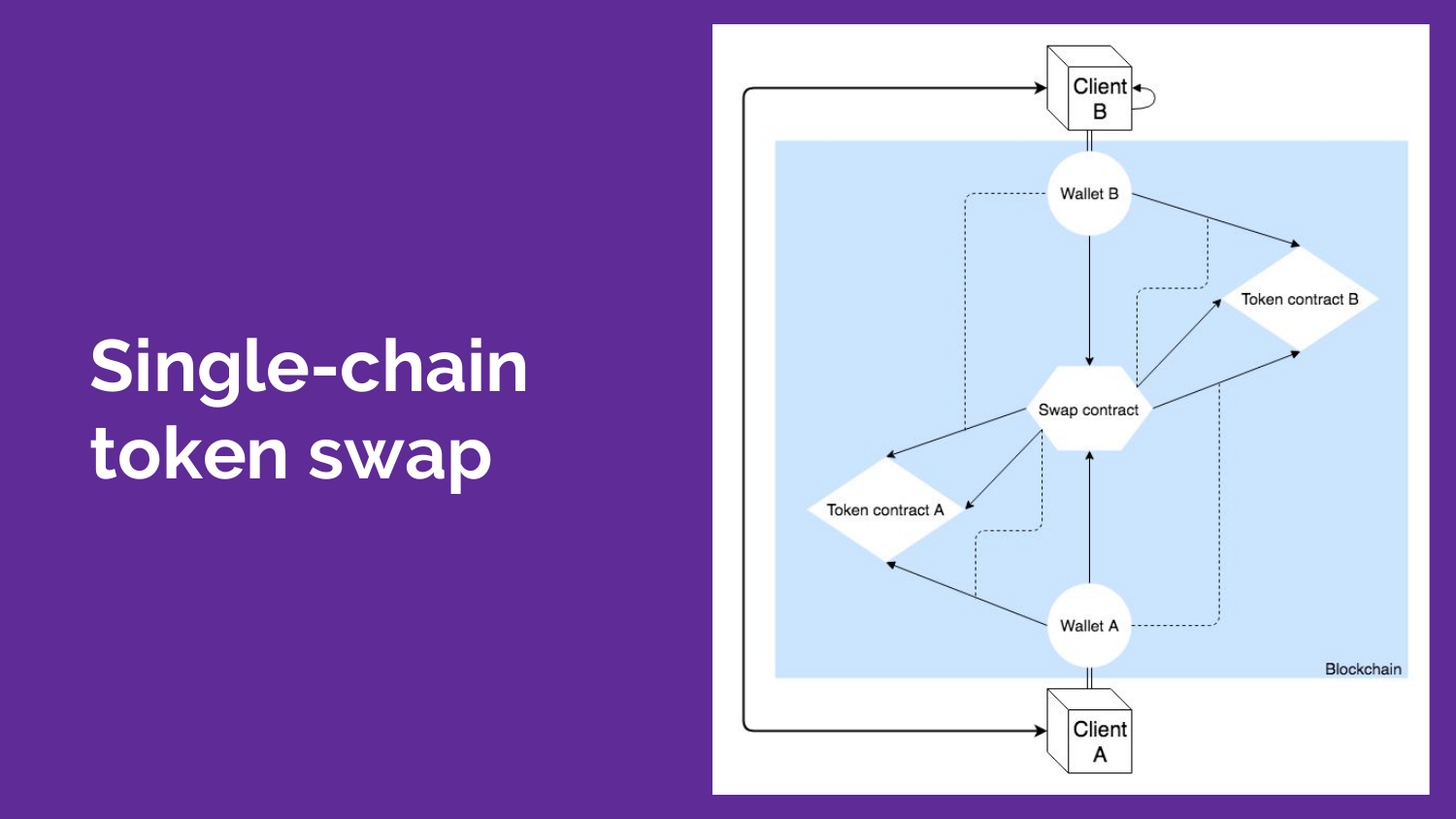# **Why is this atomic?**

- When claim() is called the contract is in full control of the funds

function claim() onlyParticipant public returns (bool) { uint token1 balance = token1 instance.balanceOf(this); uint token2\_balance = token2\_instance.balanceOf(this); if (token2\_balance >= amountOf\_token2 && token1 balance >= amountOf token1 && now < timeOut) { token1\_instance.transfer(clientB, token1\_balance); token2\_instance.transfer(clientA, token2\_balance); selfdestruct(clientA);

```
 } else {
```

```
 return false;
```

```
 }
```
}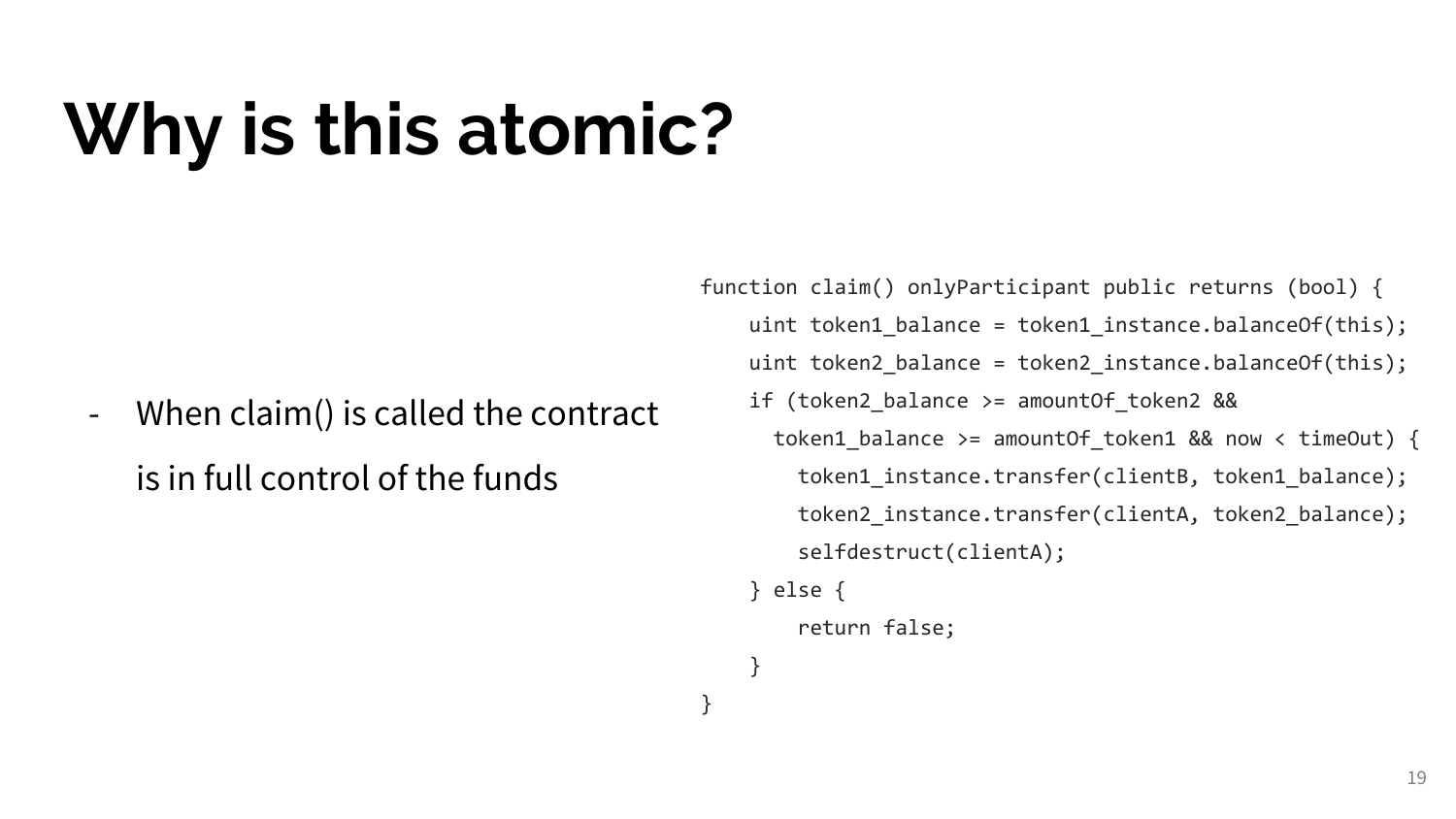# **Reusable contracts**

- Indefinitely and concurrently
- Scales better
- No deployment costs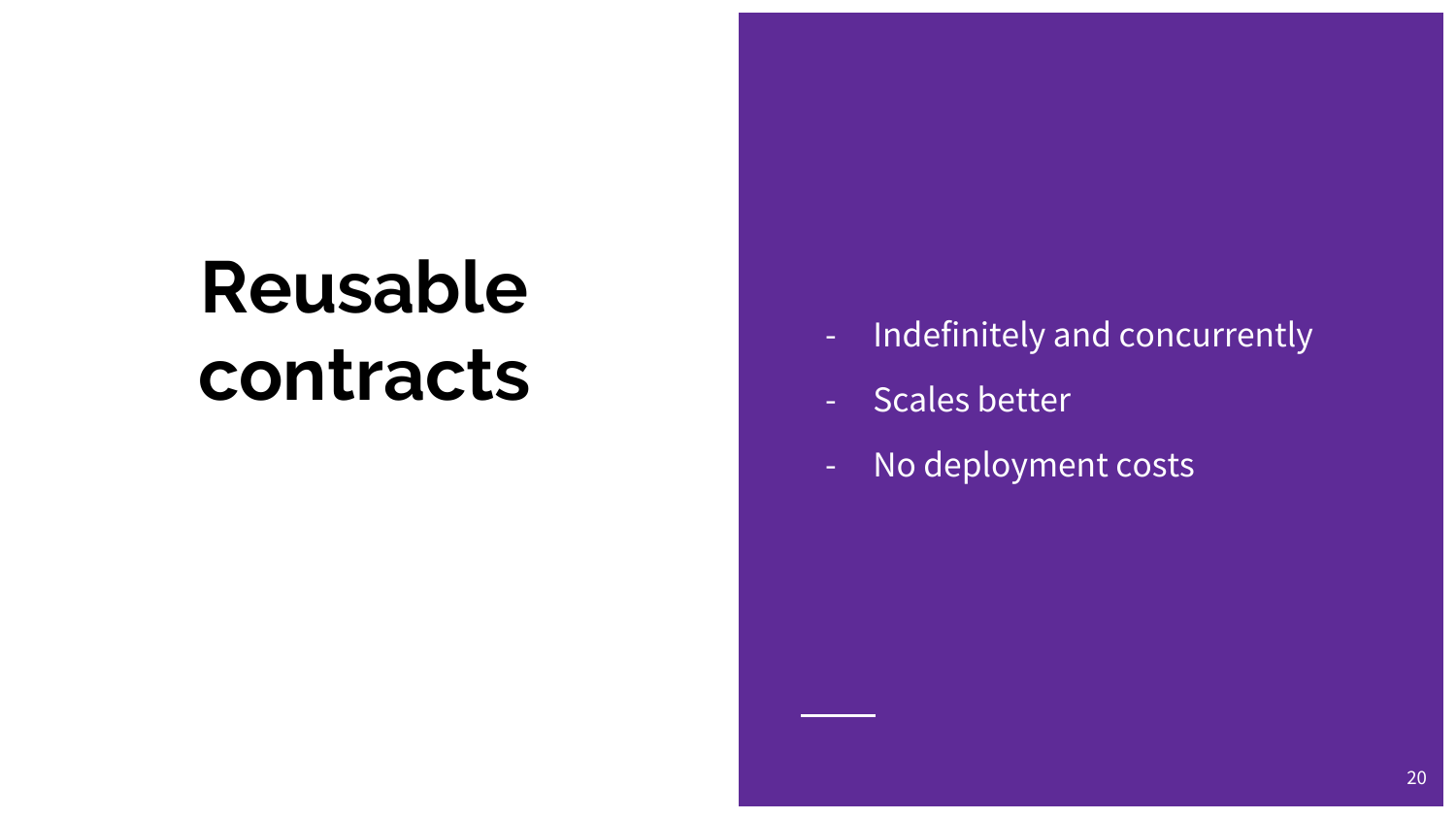# **Reusable single-chain token swap**

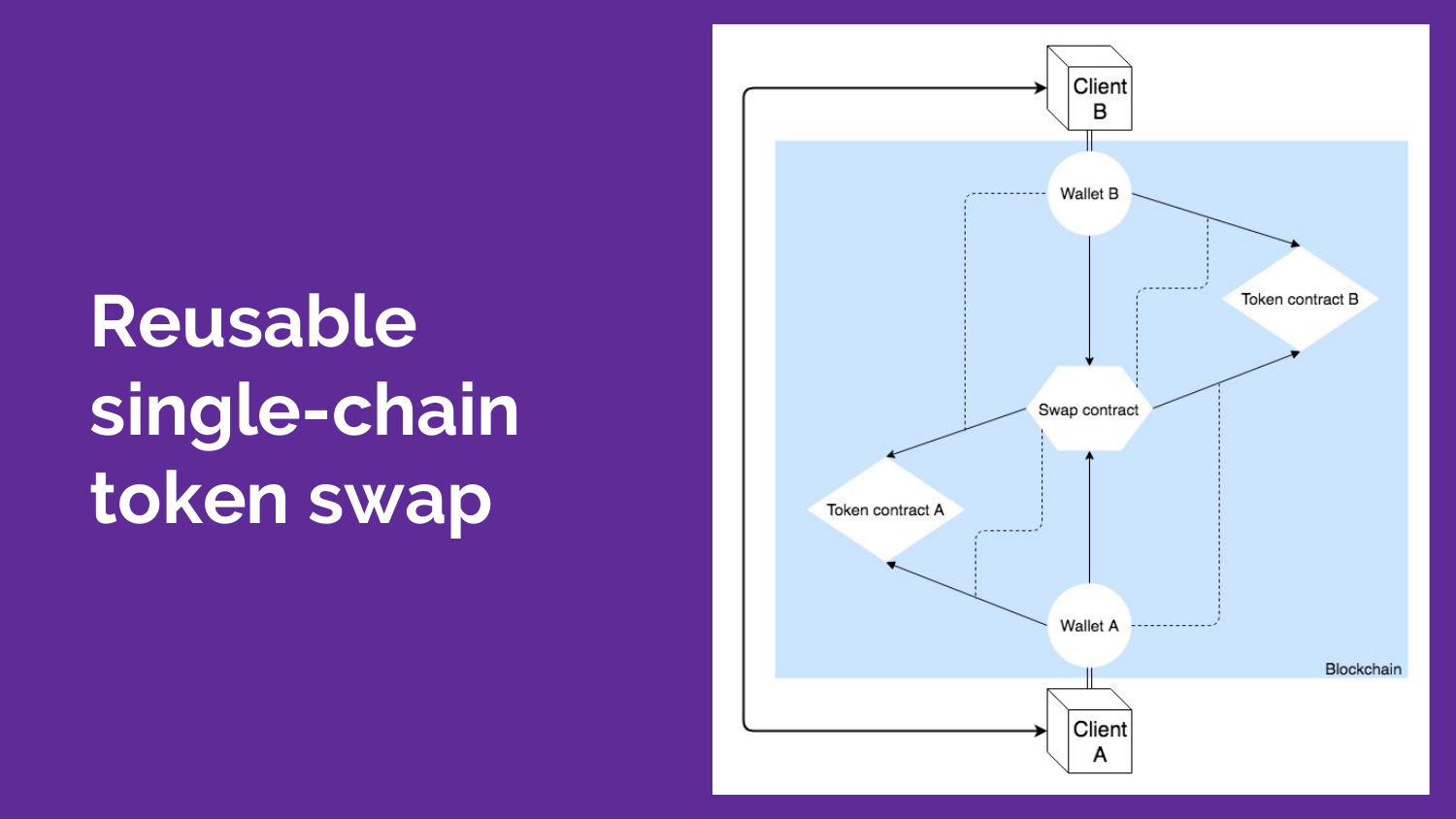### **Conclusion**

- Reliable swaps are possible

*Project git repository:* github.com/clvang000/SNE\_TNO\_RP1

#### **Future research**

- Reusability
- Other blockchains
- Off-chain
- Decentralized exchanges (use cases)
- Investigate attack vectors